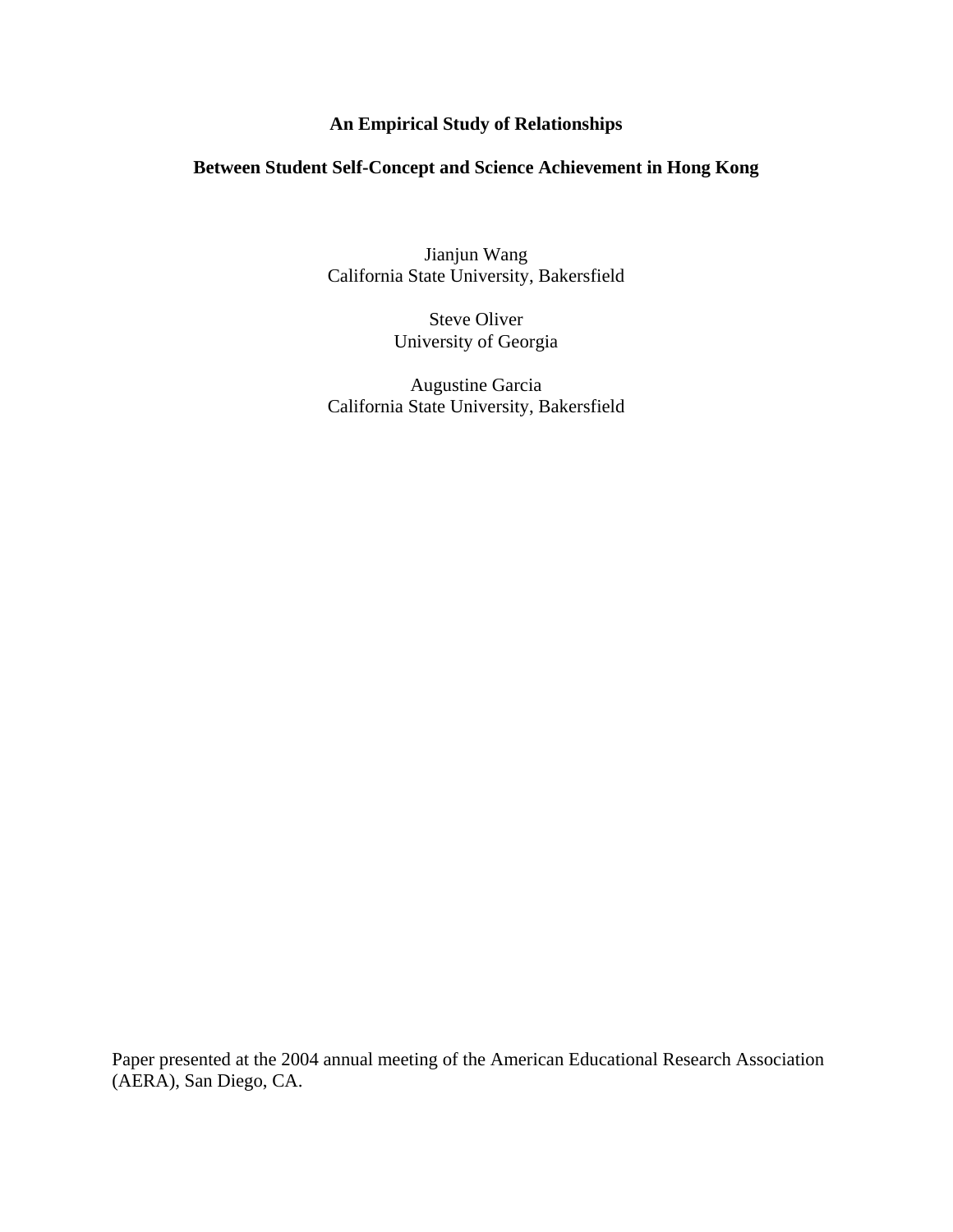### **An Empirical Study of Relationships**

## **Between Student Self-Concept and Science Achievement in Hong Kong**

### **Abstract**

 Positive self-concept and good understanding of science are important indicators of scientific literacy endorsed by professional organizations. The existing research literature suggests that these two indicators are reciprocally related and mutually reinforcing. Generalization of the reciprocal model demands empirical studies in different cultures. In this investigation, Hong Kong has been identified as a meeting place between the West and the East, and TIMSS and TIMSS-R databases are analyzed to confirm features of the reciprocal model two years *before* and *after* Hong Kong's political transition in 1997. The result may not only help generalize the reciprocal model in a different culture setting, but also assess contextual changes in the language of instruction from English to Chinese brought by the political transition.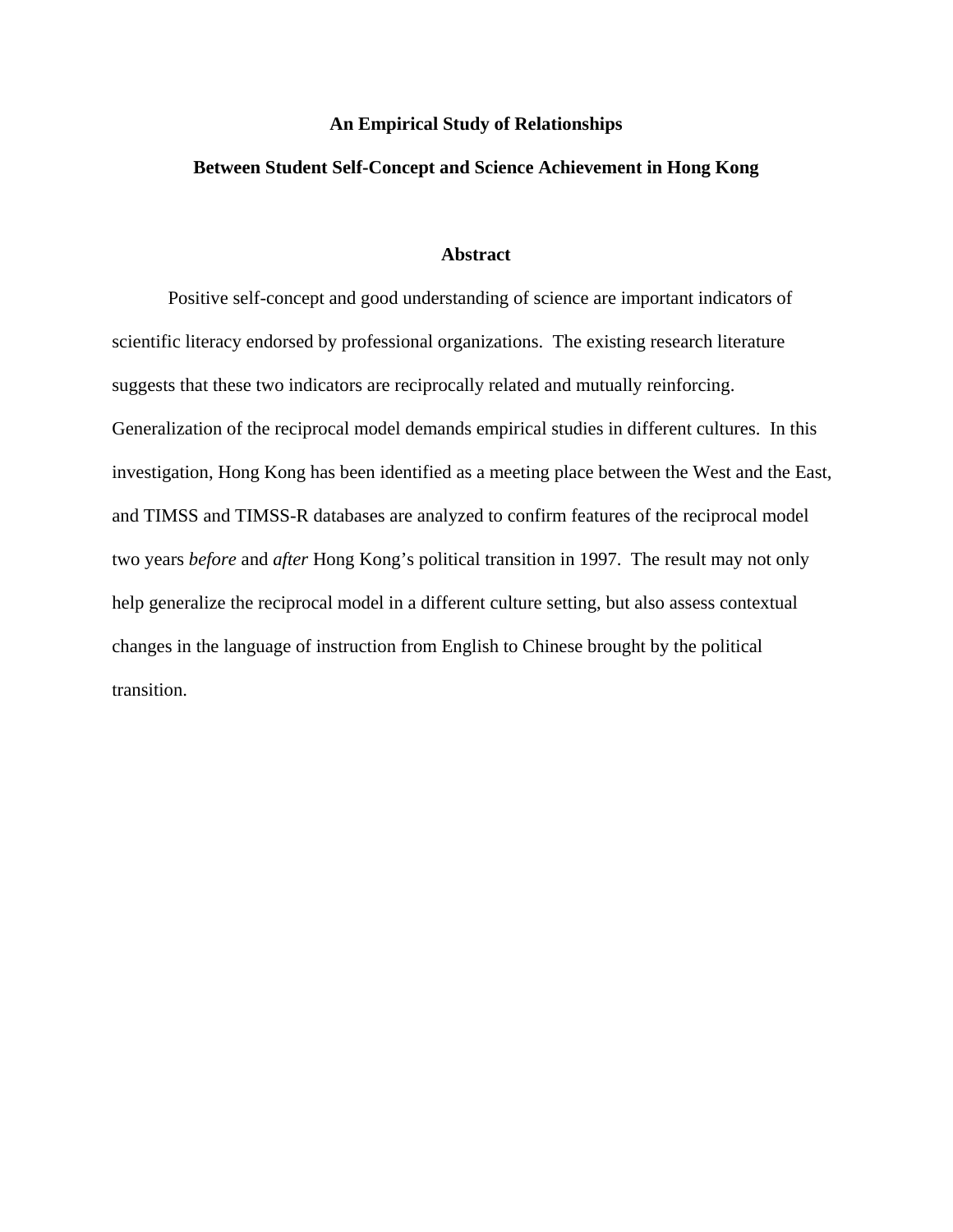#### **An Empirical Study of Relationships**

#### **Between Student Self-Concept and Science Achievement in Hong Kong**

 Self-concept is an intrinsic characteristic that has a profound impact on student future success (Goleman, 1995; McClelland, 1993; Sternberg & Wagner, 1993). In particular, a person's belief in his or her ability to do well in science is recognized as a key component of scientific literacy by science educators (AAAS, 1990; Wilkins, 2003). Marsh, Hau, and Kong (2002) further noted,

In academic self-concept research, support for the main theoretical models has been based largely on responses by students from Western countries, particularly Englishspeaking students in Australia, Canada, and the United States. (p. 728)

Accordingly, it is important to examine the relationship between self-concept and academic achievement in various culture settings.

Hong Kong is a unique place harboring different cultures between the West and the East. While the Chinese majority speaks the Cantonese (a local Chinese dialect) as a mother tongue, English is valued highly as a language medium of international trade and academic discourse. During much of the post-war period in Hong Kong, the vast majority of students received a primary education in Chinese-medium schools, and then switched to Anglo-Chinese schools for their secondary education. Hau, Kong, Marsh, and Cheng (2000) observed that "Hong Kong is an ideal setting for testing the juxtaposition of self-concept in native and nonnative languages as both Chinese (the native language) and English (the non-native language) are considered extremely important in the high school curriculum and society" (p. 5).

On July 1, 1997, Hong Kong terminated its 150-year British colonial history, and reunited with China. The new local government designated a transition period to promote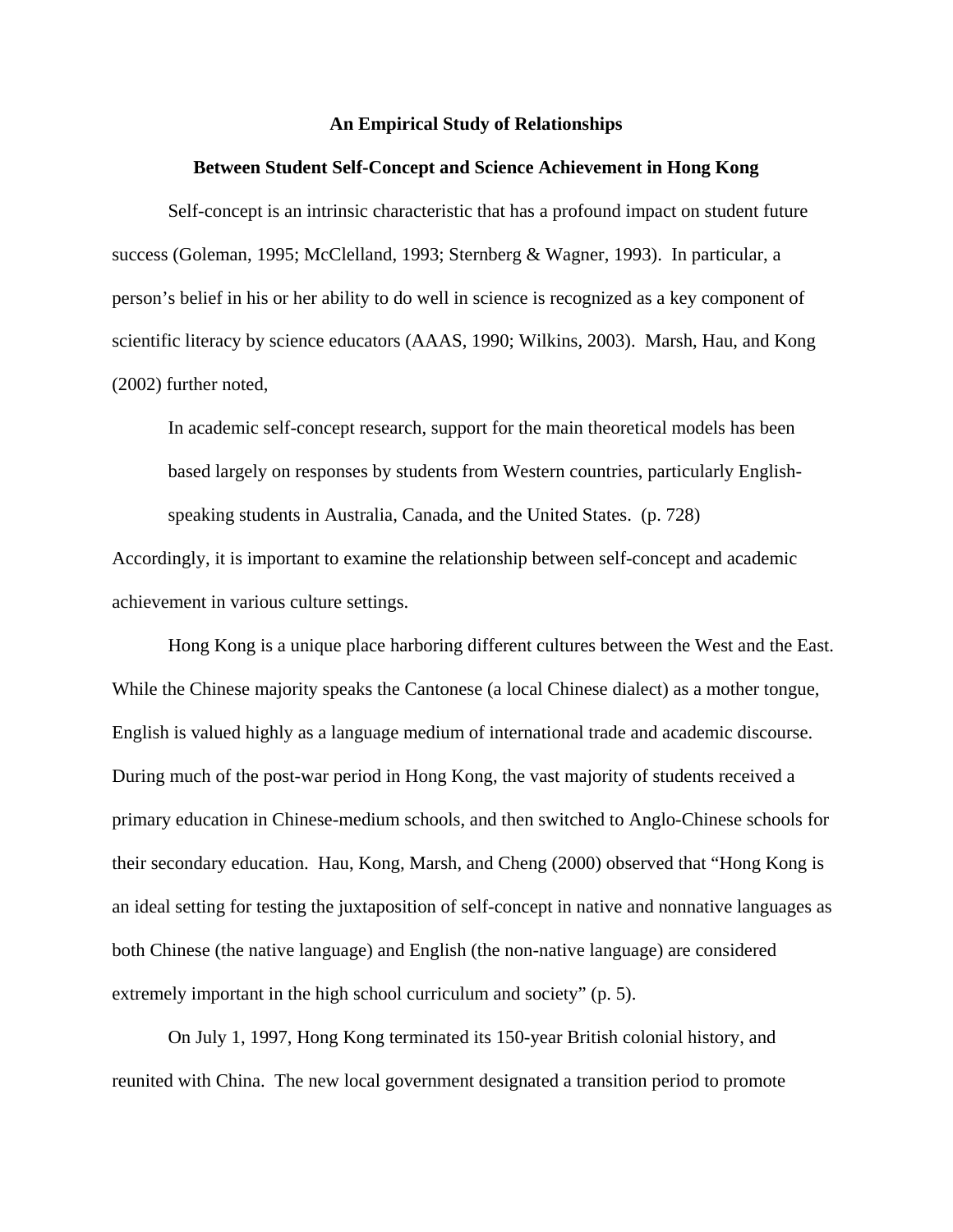instruction in Chinese/Cantonese in most secondary schools (Evans, 2000). At this historical conjecture, Hong Kong participated in the Third International Mathematics and Science Study (TIMSS) in 1995 and a repeat of TIMSS (named TIMSS-R) in 1999. The purpose of this investigation is to study the relationship between student self-concept and science achievement two years *before* and *after* the sovereignty switch using the TIMSS and TIMSS-R databases. According to Marsh et al. (2002), "Previous research suggests that Chinese students differ from Western students in ways that may be relevant to how they construct their self-concepts" (p. 728). Therefore, this empirical data analysis may not only help disentangle the relationship between self-concept and science achievement in different culture settings, but also assess changes in the language of instruction from English to Chinese brought by the political transition.

### **Literature Review**

Development of individual self-concept can be dated back to Socrates' call of "knowing thyself" more than 2000 years ago (see Hamachek, 2000). In the last century, behavior scientists attempted to conceptualize the idea of self in multiple ways (Cooley, 1902; James, 1950; Mead, 1934). In an attempt to connect self-concept with academic achievement, Shavelson, Hubner, and Stanton (1976) proposed a multifaceted, hierarchical model from an extensive literature review. Apex of the hierarchical structure was split into academic and nonacademic components of self-concept. The relationship between academic self-concept and academic achievement has been postulated to be reciprocal and mutually reinforcing (Marsh et al., 1999). Marsh et al. (2002) reported that "the results of previous research provide general support for a reciprocal effects model" (p. 729).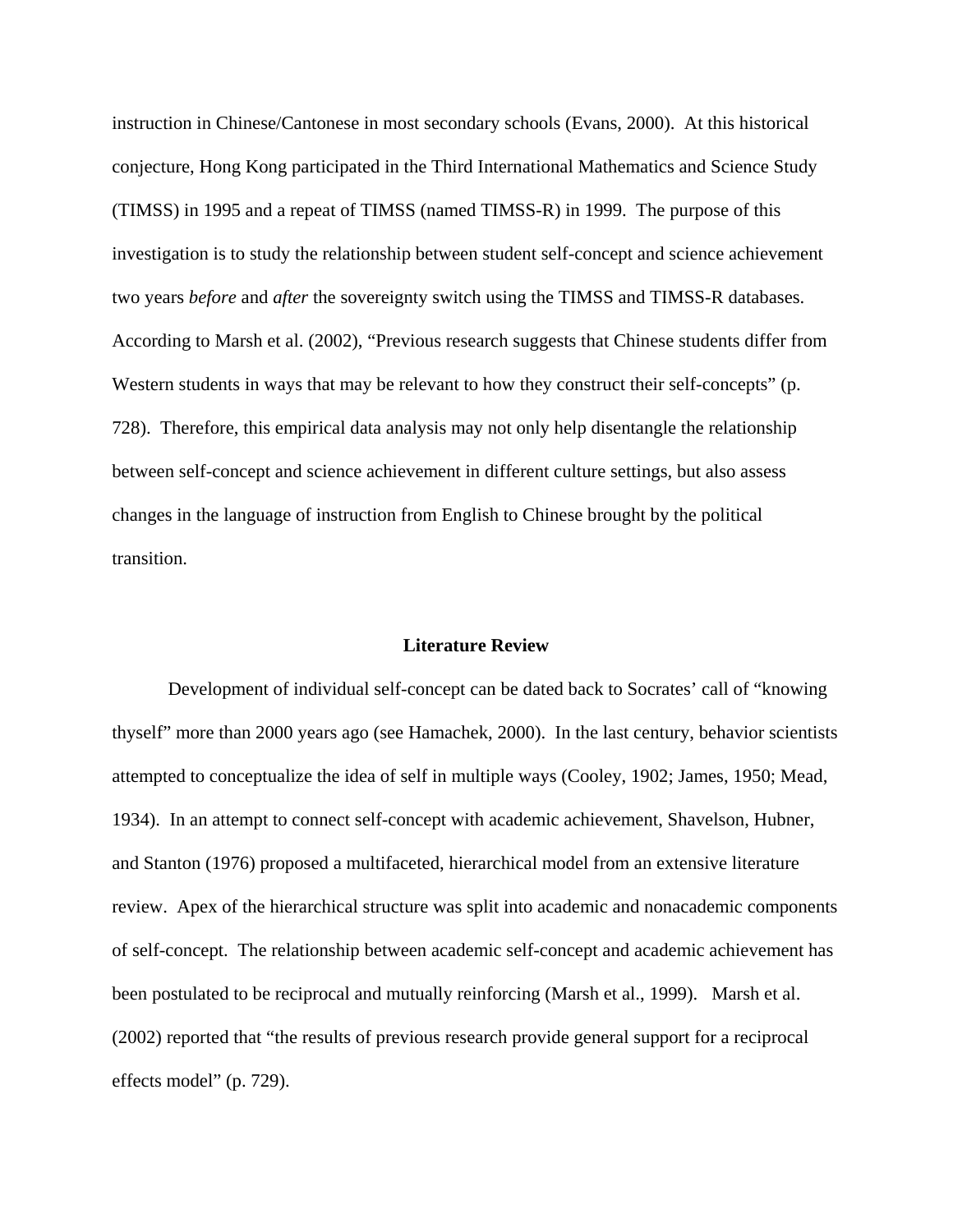Nonetheless, more recent cross-cultural investigations have revealed inconsistent findings from international databases (see Wilkins, 2003). For instance, Wilkins, Zembylas, and Travers (2002) analyzed the TIMSS international data, and reported a positive relationship between self-concept and science achievement for 16 different countries. Meanwhile, Kifer's (2002) analysis suggested that many of the highest performing countries had some of the lowest overall beliefs in student self-ability. Incorporating considerations of the instructional language, Evans (2002) further noted needs to articulate the relationship between self-concept and student achievement in specific subject areas.

Nonetheless, "The role of language of instruction in the formation of a positive academic self-concept has received surprisingly little attention in the research into immersion, bilingualism, and second-language instruction" (Marsh, Hau, & Kong, 2002, p. 733). On one hand, researchers tend to believe that students learn more effectively when taught through their mother tongue (see Cummins, 1996; Garcia, 1993). The improvement of achievement may in turn enhance positive attitude, as suggested by the reciprocal model (Marsh et al., 1999). On the other hand, schools that support instruction in English are likely to be the most prestigious and academic ones in Hong Kong. Thus, students may have established positive self-concepts in this setting as well. The western literature in this area seemed to suggest potential "cultural ambivalence" from replacement of the first language by the second language (e.g., Krashen, 1997; Ogbu, 1992, 1999), but that concern was largely hinged on consideration of cultural and language protections for minority groups. In contrast, the immersion in English instruction was a preferred choice of the majority parents in Hong Kong, and has been positively valued by the society. Therefore, the western theories on the negative impact might not fit the specific situation in Hong Kong.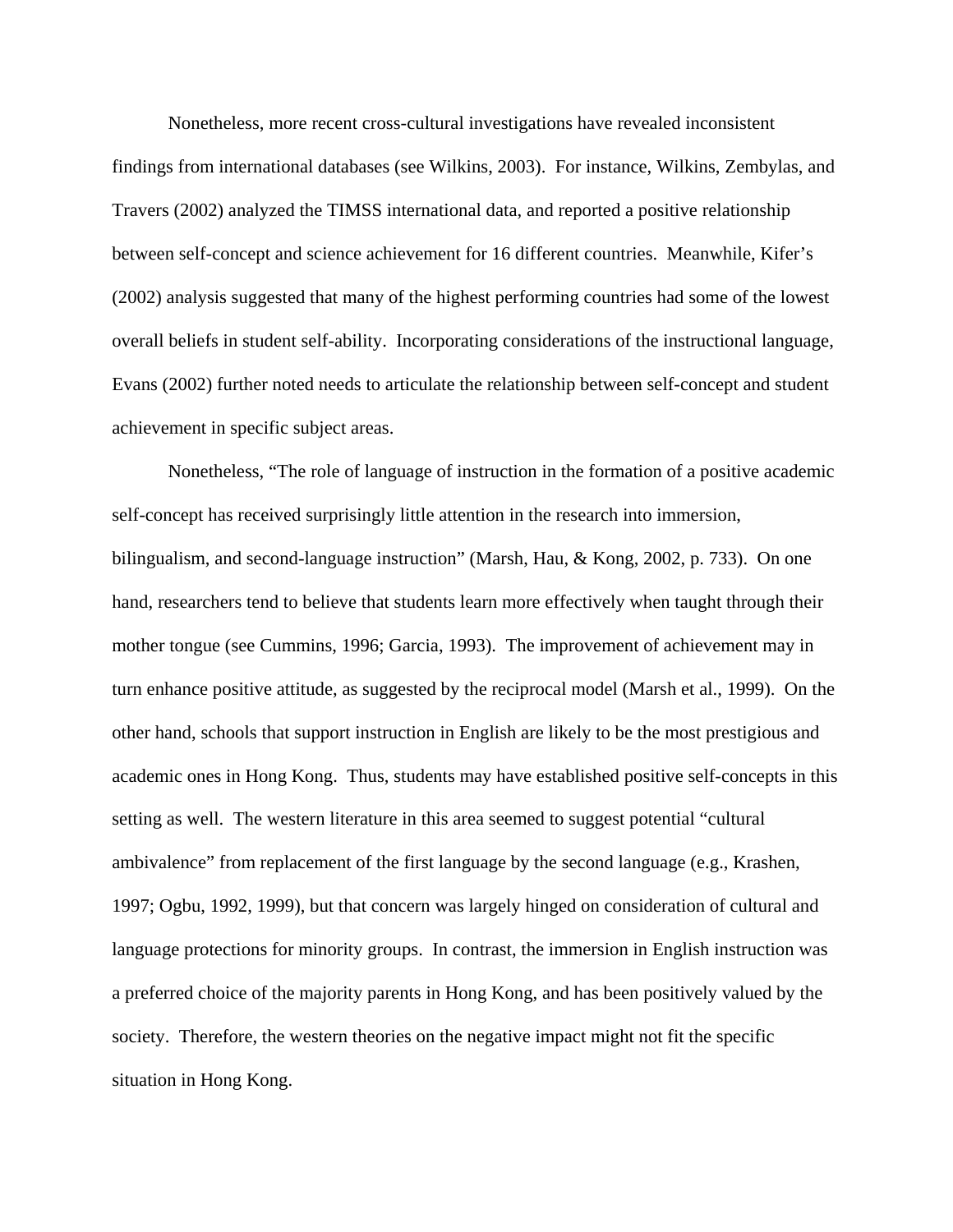To date, besides a couple of articles developed by Marsh and his colleagues (i.e., Hau, Kong, Marsh, & Cheng, 2000; Marsh, Hau, & Kong, 2000 & 2002), few other researchers examined the relationship between self-concept and science achievement in Hong Kong's context. The data analyzed by Marsh and his colleagues were gathered from 56 high schools under guidance of Hong Kong's Educational Commission in 1995, an era before of the sovereignty switch (see Marsh, Hau, & Kong, 2000, p. 311). To assess impact of the political transition, more recent data need to be analyzed to reflect changes in Hong Kong before and after July 1, 1997.

In summary, this study is designed to disentangle the relationships between student selfconcept and science achievement in an era of adjusting English status as a medium of instruction in Hong Kong. Under a "one-country, two-system" framework, Hong Kong remains to be a democratic society and the perceived English importance by education stakeholders plays a crucial role in choosing an instructional language in school. Empirical data on English importance has been gathered in TIMSS and TIMSS-R surveys before and after the political transition. Because most theories of bilingual education were developed in western cultures for minority groups, this investigation not only addresses a critical education topic for the majority residents in Hong Kong, but also facilitates enrichment of the existing literature in bilingual and science education.

#### **Research Questions**

 Marsh et al. (1999) reviewed the existing literature, and recommended multilevel analyses to examine generalization of the reciprocal modeling across various schools. Research questions that guide this investigation are: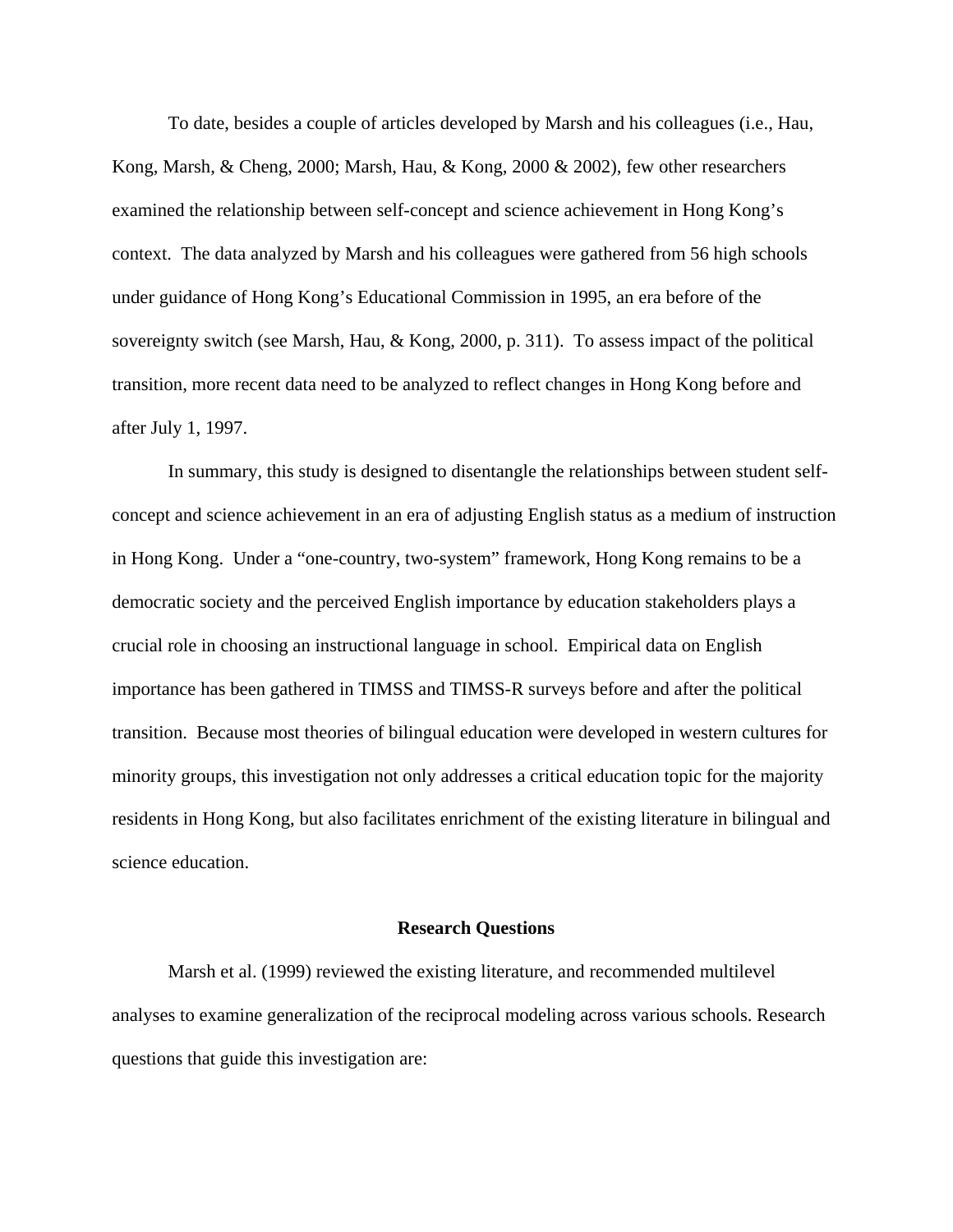- 1. What proportion of the variance in science achievement has been distributed at the student and school levels?
- 2. What is a plausible model of student self-concept and science achievement under the context of reforming English role in instruction during the political transition?
- 3. What are differences and/or similarities of the empirical model reconfirmed by the TIMSS and TIMSS-R data analyses?

## **Methods**

#### Variable Selection

 Science scores have been gathered from the 8th grade level in TIMSS and TIMSS-R projects. To avoid a low response rate, each student was tested on a subset of science items, and a total of five plausible scores have been imputed to represent the overall student achievement. According to Gonzalez and Smith (1997), "one set of the imputed plausible scores can be considered as good as another" (ch. 6, p. 3). To enhance comparability between the TIMSS and TIMSS-R results, TIMSS scores have been rescaled at the 8th grade level using the TIMSS-R procedure, and the data are released at a public website (http://www.timss.org). Plausible scores from TIMSS and TIMSS-R are employed in this study to indicate student achievement in the 8th grade science.

Selection of self-concept indicators is also grounded on the research literature. Psychologists suggested that self-concept has two major aspects, "the self as a doer" and "the self-as-object" (Hamachek, 2000; James, 1890). From the doer's perspective, TIMSS and TIMSS-R gathered "Students' self-perceptions about usually doing well in science" (Supplement 2 of the TIMSS User Guide, section 1, p. 8). Regarding the self as an object, students had a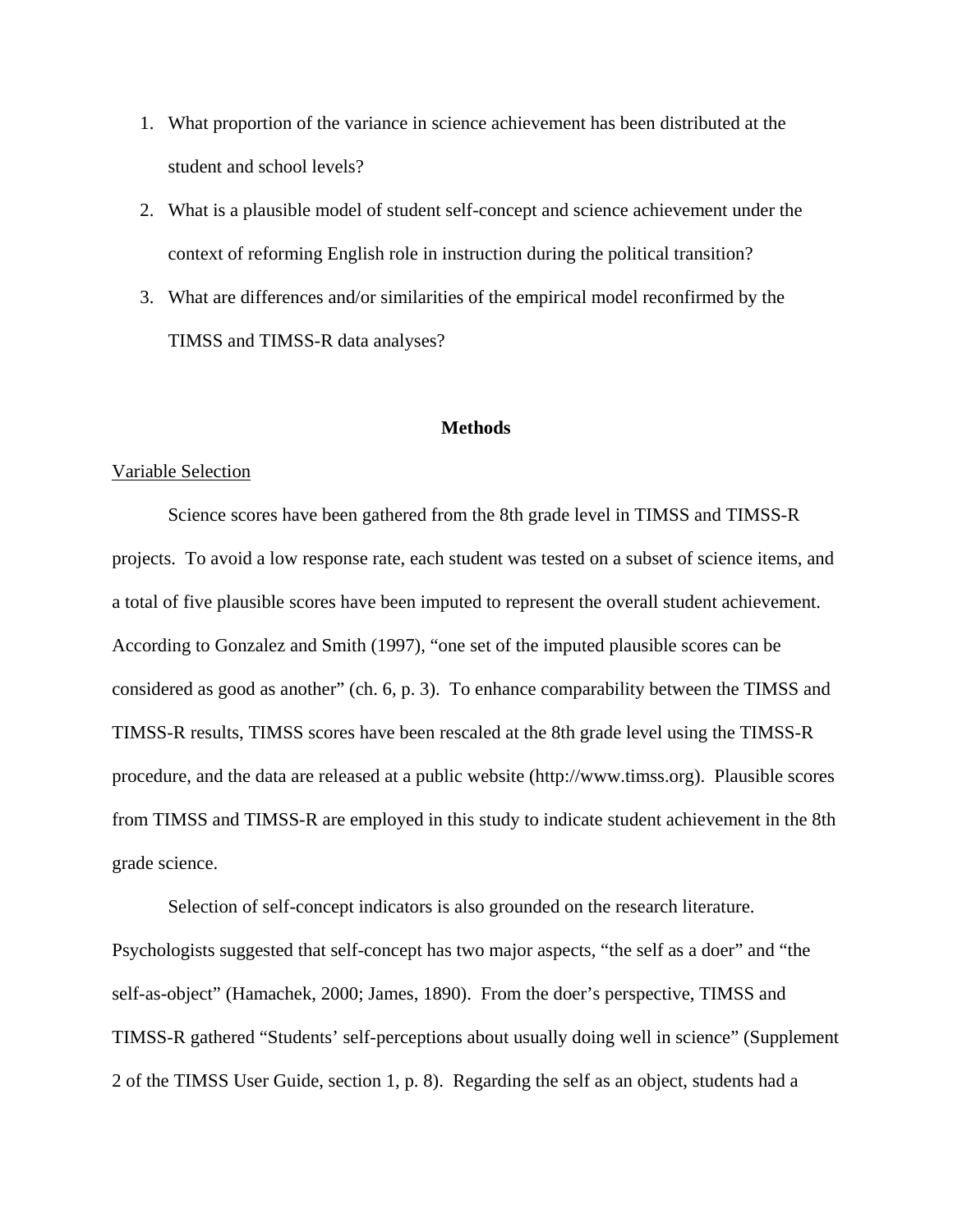chance to express their feeling of getting bored by science. In addition, students reported importance of learning English as perceived by self, friends, and parents, and thus, the push for English acquisition can be examined before and after the political transition. To facilitate interpretation of the research findings, these indicators have been scaled in such a way that a higher value represents a more positive response in each dimension.

#### Statistical Modeling

 While variables of self-concept and science achievement were measured at the student level, their relationship could have been influenced by school characteristics. It is prudent to partition the score variance at student and school levels (Question 1), and assess the feasibility of generalizing research findings across different schools. In this study, the SAS PROC MIXED routine has been employed to complete the variance partition for each of the five plausible scores from TIMSS and TIMSS-R.

The medium of instruction is an important issue related to science education. In Hong Kong, Tao (1994) projected that "The problem is particularly acute in science since the language used has a characteristic formal style" (p. 332). Accordingly, the reciprocal model should incorporate student reported language push from self, friends, and parents (Question 2), and multiple indicators have been employed to identify each latent factor (Figure 1). "Today, it is commonly accepted that multiple observed variables are preferred over a single variable in defining a latent variable" (Schumacker & Lomax, 1996, p. 55). The use of multiple indicators permits an assessment of measurement errors in this study, and goodness-of-fit indices have been computed from the TIMSS and TIMSS-R databases for reconfirmation of the reciprocal model (Question 3).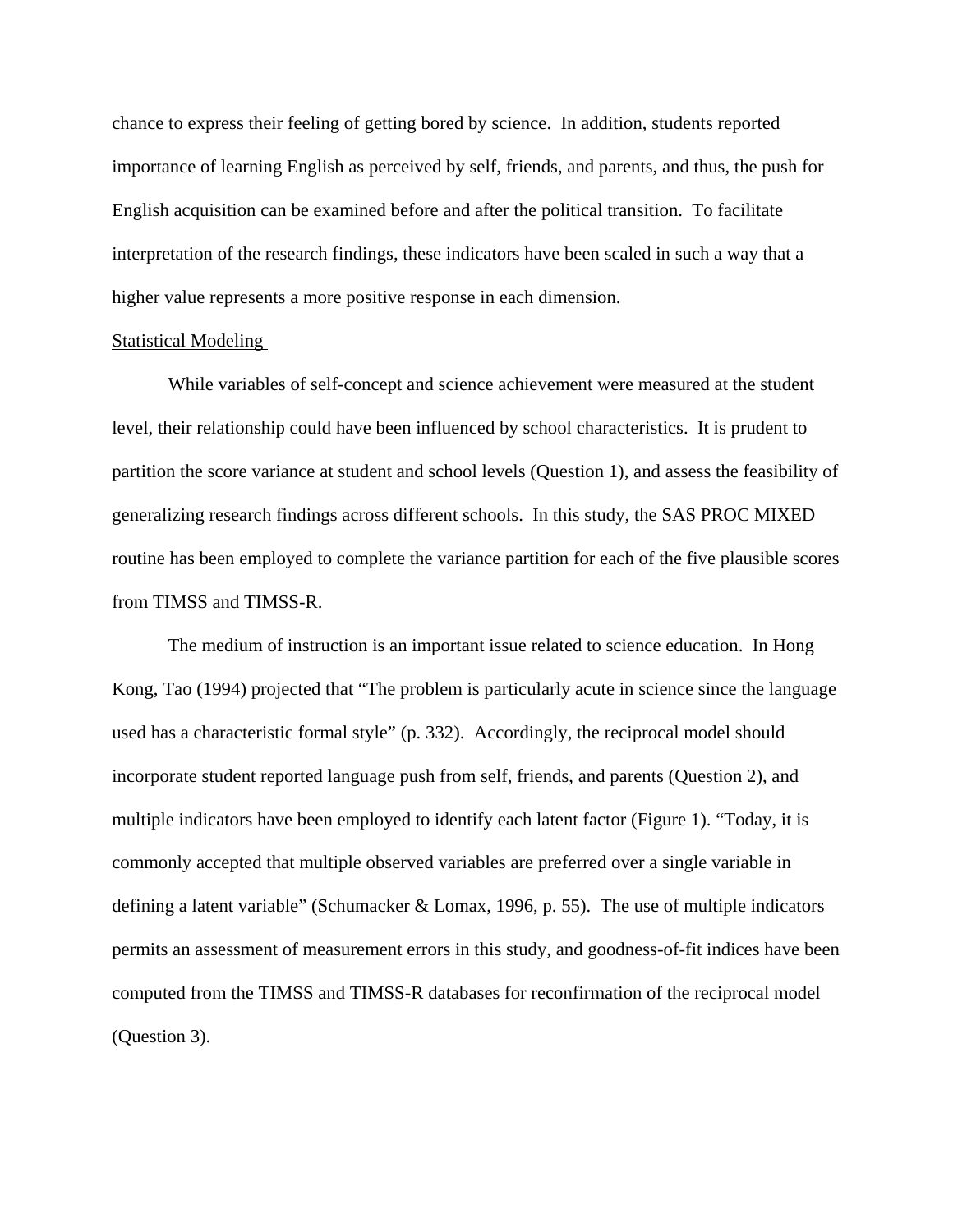To keep Figure 1 more readable, the measurement errors considered in this investigation are not depicted along with factor loadings, path coefficients, and correlation coefficients.

> Insert Figure 1 around here \_\_\_\_\_\_\_\_\_\_\_\_\_\_\_\_\_\_\_\_\_\_

> \_\_\_\_\_\_\_\_\_\_\_\_\_\_\_\_\_\_\_\_\_\_

### **Results**

 The multilevel analysis revealed that score variances were much smaller at the school level than at the student level (Table 1).

> Insert Table 1 around here \_\_\_\_\_\_\_\_\_\_\_\_\_\_\_\_\_\_\_\_\_

\_\_\_\_\_\_\_\_\_\_\_\_\_\_\_\_\_\_\_\_\_

 Goodness of fit indices are listed in Table 2 to assess plausibility of fitting the reciprocal model (Figure 1) to the TIMSS and TIMSS-R databases.

> Insert Table 2 around here \_\_\_\_\_\_\_\_\_\_\_\_\_\_\_\_\_\_\_\_\_

\_\_\_\_\_\_\_\_\_\_\_\_\_\_\_\_\_\_\_\_\_

Researchers noted that results of statistical testing are sensitive to sample sizes, and trivial differences might have a significant level simply because of a large sample size (see Henson & Smith, 2000). To avoid this problem in statistical reporting, effect sizes as represented by the real value differences have been recommended by the American Psychological Association for dissemination of statistical findings (see Thompson, 1998). Table 3 contains parameter estimates for the reciprocal model in Figure 1 using the TIMSS and TIMSS-R databases. The effect sizes of the structural relationships before and after Hong Kong's political transition are presented in Table 4 to compare the model difference.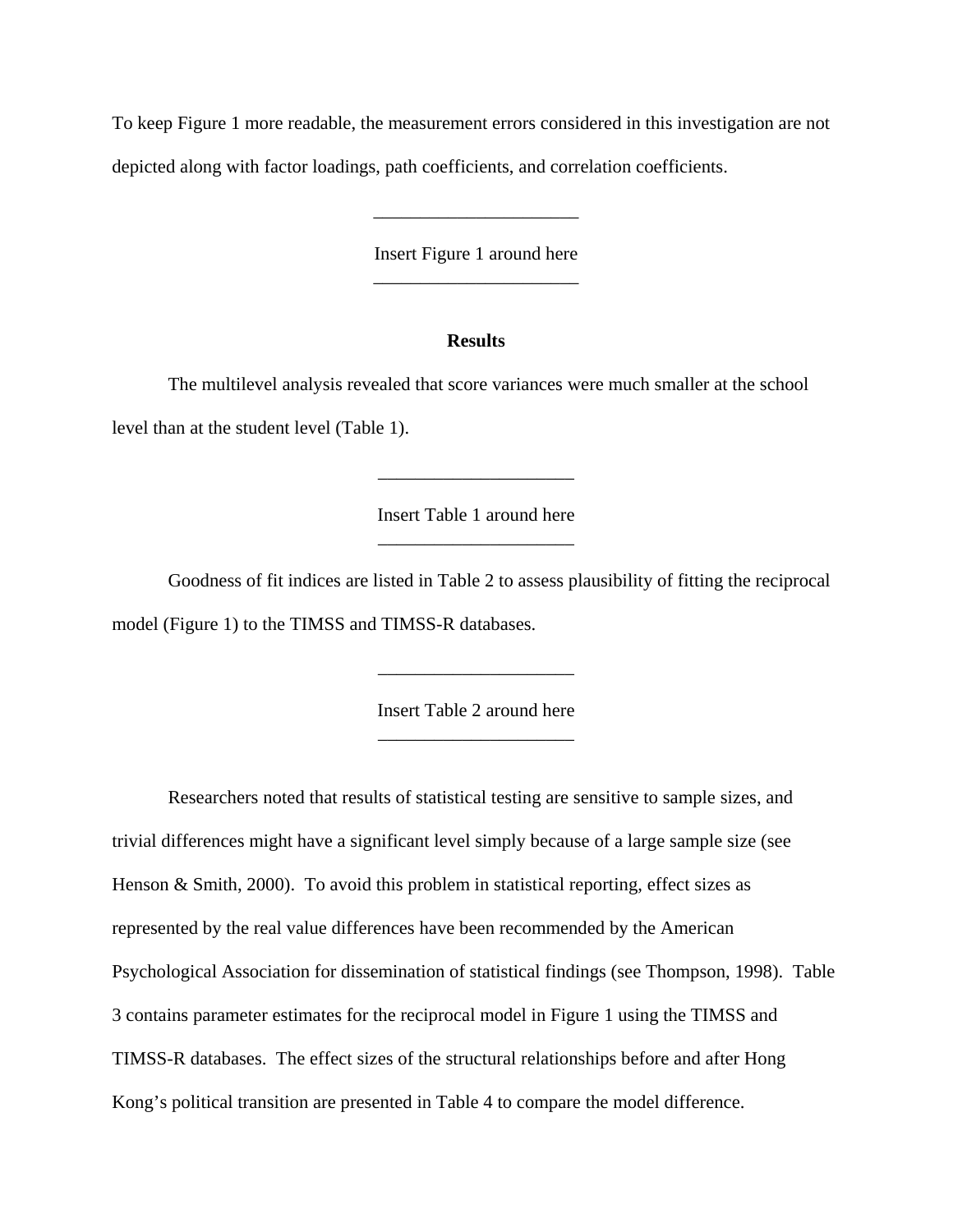Insert Tables 3 & 4 around here \_\_\_\_\_\_\_\_\_\_\_\_\_\_\_\_\_\_\_\_\_\_\_\_\_\_

\_\_\_\_\_\_\_\_\_\_\_\_\_\_\_\_\_\_\_\_\_\_\_\_\_\_

#### **Discussion**

 As was mentioned earlier, TIMSS and TIMSS-R were gathered four years apart, and in between there is a historical handover of Hong Kong from Britain to China in 1997. Because similar sampling strategies and data collection techniques were employed in these projects, potential impact of the historical transition can be assessed through analyses of the 1995 and 1999 databases.

 A political condition for the sovereignty switch is to allow Hong Kong to retain its existing political system. The China government did not impose specific policy changes on the Hong Kong residents. The effect sizes in Table 4 reflect changes in the structure of the reciprocal modal during the transition period. The small effect sizes seemed to confirm stability of the proposed model on the time dimension (Figure 1).

 In addition, Hong Kong has an urban environment with Chinese accounting for 98% of the population, and a strong commitment to child education, as part of Chinese tradition, is commonly shared in almost all families. Because of the lack of ethnic variation in the school population, it is generally understandable that score variances were much smaller at the school level than at the student level (Table 1).

Nevertheless, Table 1 also showed an increase in the school-level variability from TIMSS to TIMSS-R. In part, the larger score variability at the school level could be resulted from a new government policy implemented in 1997 that separated school instruction on two tracks by Chinese or English language of instruction. Recent studies of language use in English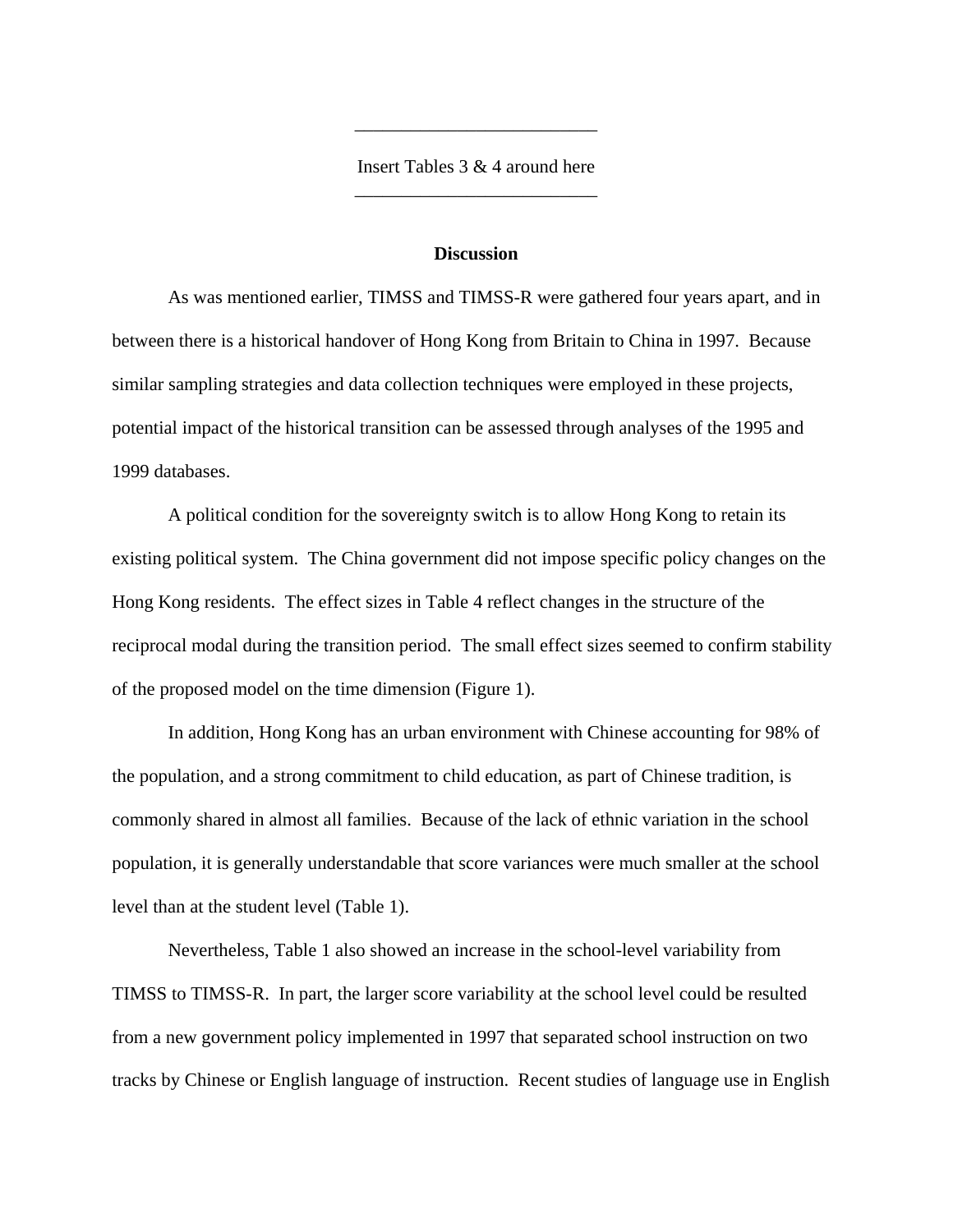schools revealed that the use of Cantonese (i.e., an oral Chinese language) has become widespread among Hong Kong English teachers for various reasons (Bray, 1997; Lin, 1990; Pennington, 1995, 1999). The mixed code instruction has somehow blurred the difference between English- and Chinese-medium schools. The language labeling might have limited teacher application of mixed codes between Chinese and English originally practiced in both tracks, and sharpened the difference at the school levels after the political transition.

This speculation is also supported by results of factor loadings from the measurement of science achievement. The plausible scores have shown similar factor loadings in TIMSS or TIMSS-R (see  $\lambda_{y1}$  ...  $\lambda_{y5}$  in Table 3), which concurs equivalency of the plausible scores in representing student achievement in science (Gonzalez & Smith, 1997). On the other hand, higher factor loadings have been obtained from TIMSS than from TIMSS-R. Factor loadings indicate a simple correlation between the plausible scores and the underline factor of science achievement (Figure 1). Before implementing the language tracking system in 1997, more coherent

Reconfirm the results by factor loadings (besides equivalency). lower loading

Self is more than peer and parent – source of response

Almost no reciprocal relation

More impact on achievement

Increase doer's loading

Among a variety of model fitting indices, Joreskog and Sorbom (1981) advocated the use of goodness-of-fit index (GFI) to measure the relative amount of variances and covariances commonly explained by the model. Marsh, Balla, and McDonald (1988) suggested the adoption of root mean square residual (RMR) to "justify the conclusion that a model adequately fits a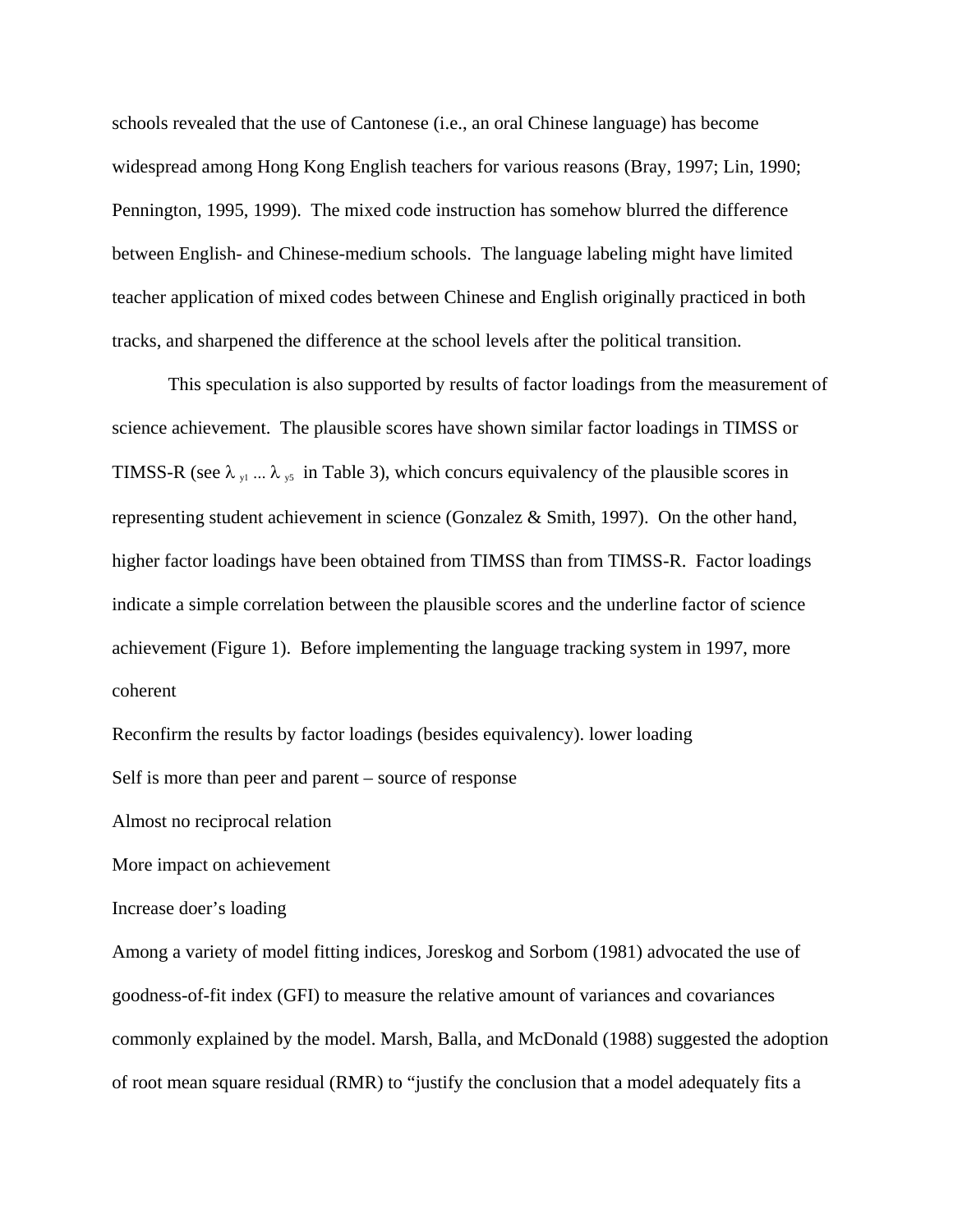particular set of data" (p. 391). Table 2 contains GFI and RMR indices from fitting the reciprocal model with or without gender separation. The use of multiple fitting indices follows Bollen's (1989) recommendation to confirm the model-data-fit through result triangulations. The small RMR and large GFI values consistently suggest a good fit of the reciprocal model to the TIMSS and TIMSS-R databases.

because "language is an important cultural factor when comparatively assessing students who speak, read, write, and listen using entirely different communication system" (Holliday & Holliday, 2003, p. 252),

- 4. What proportion of the variance in science achievement has been distributed at the student and school levels?
- 5. What is a plausible model of student self-concept and science achievement under the context of reforming English role in instruction during the political transition?
- 6. What are differences and/or similarities of the empirical model reconfirmed by the TIMSS and TIMSS-R data analyses?

Because English is a language largely confined within professional domains, Hong Kong residents rarely use it in their daily communications (Tao, 1994). Consequently, labeling schools according to their language use does not completely reflect the process of instruction. Given the dependency of science education on language acquisition and mathematical preparation, empirical data from TIMSS and TIMSS-R need to be analyzed to disentangle the impact of English emphasis as perceived by education stakeholders, such as students, peers, and parents.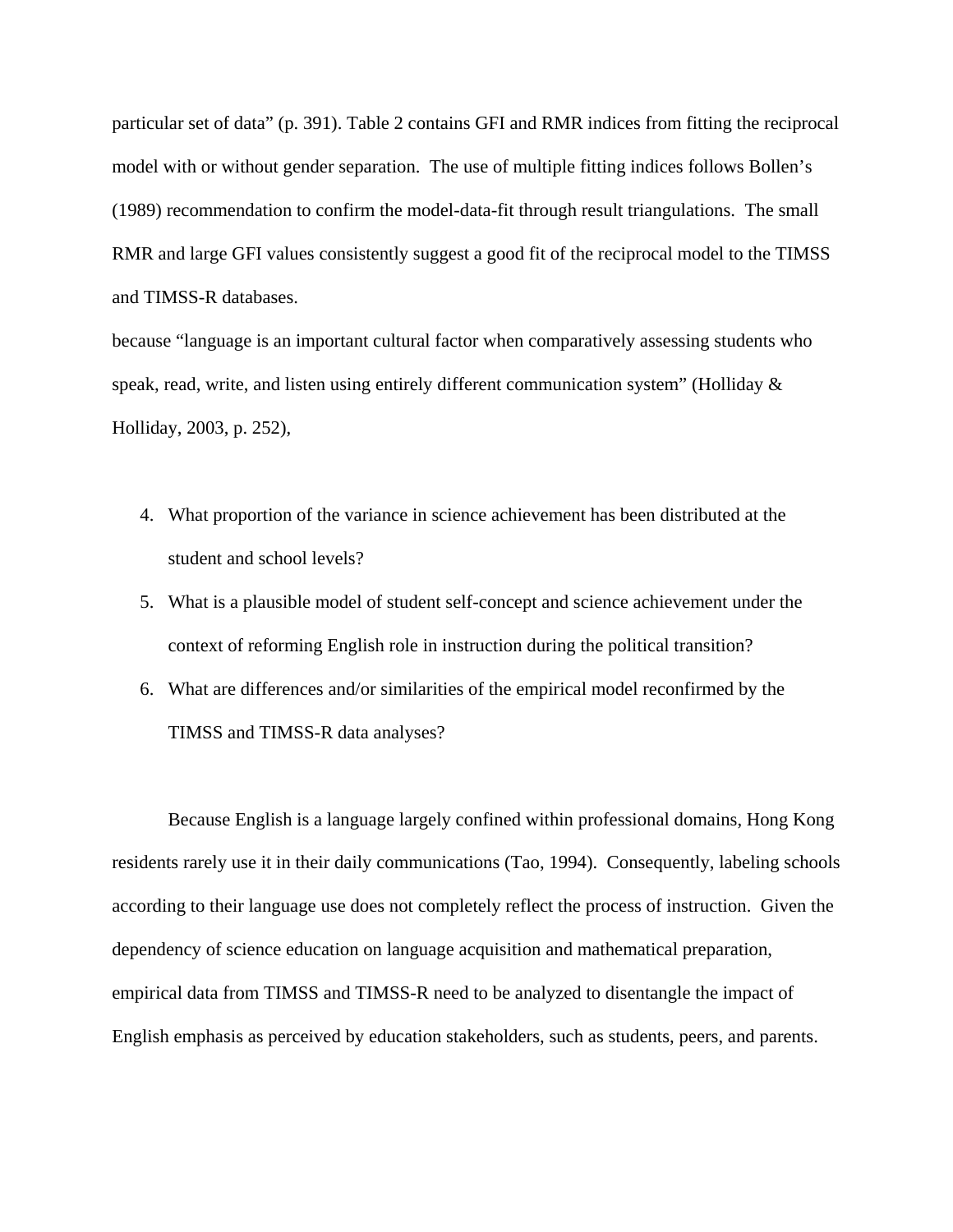. Factor loadings in Table 3 indicate contributions of each indicator variables on the corresponding latent factors in Figure 1. The path coefficients suggest that importance of English acquisition seems to have stronger impact on science achievement and less impact on science self-concept. However, the reciprocal relation between the achievement and selfconcept appears to be much weaker (Table 3). Due to implementation of a "one China, two system" policy, the effect sizes for the period of 1995-1999 political transition are fairly small (Table 4). The model fitting indices in Table 2 show a strong support for the theoretical model depicted in Figure 1.

As a result, the new Hong Kong government had to modify its original policy on the language labeling, and let Chinese-medium schools conduct classes in English (Education lacks a pass mark despite reforms, Hong Kong Imail, October 6, 2000, p. 1). This change was primarily due to parental push for retaining English instruction during the period of Hong Kong's political transition.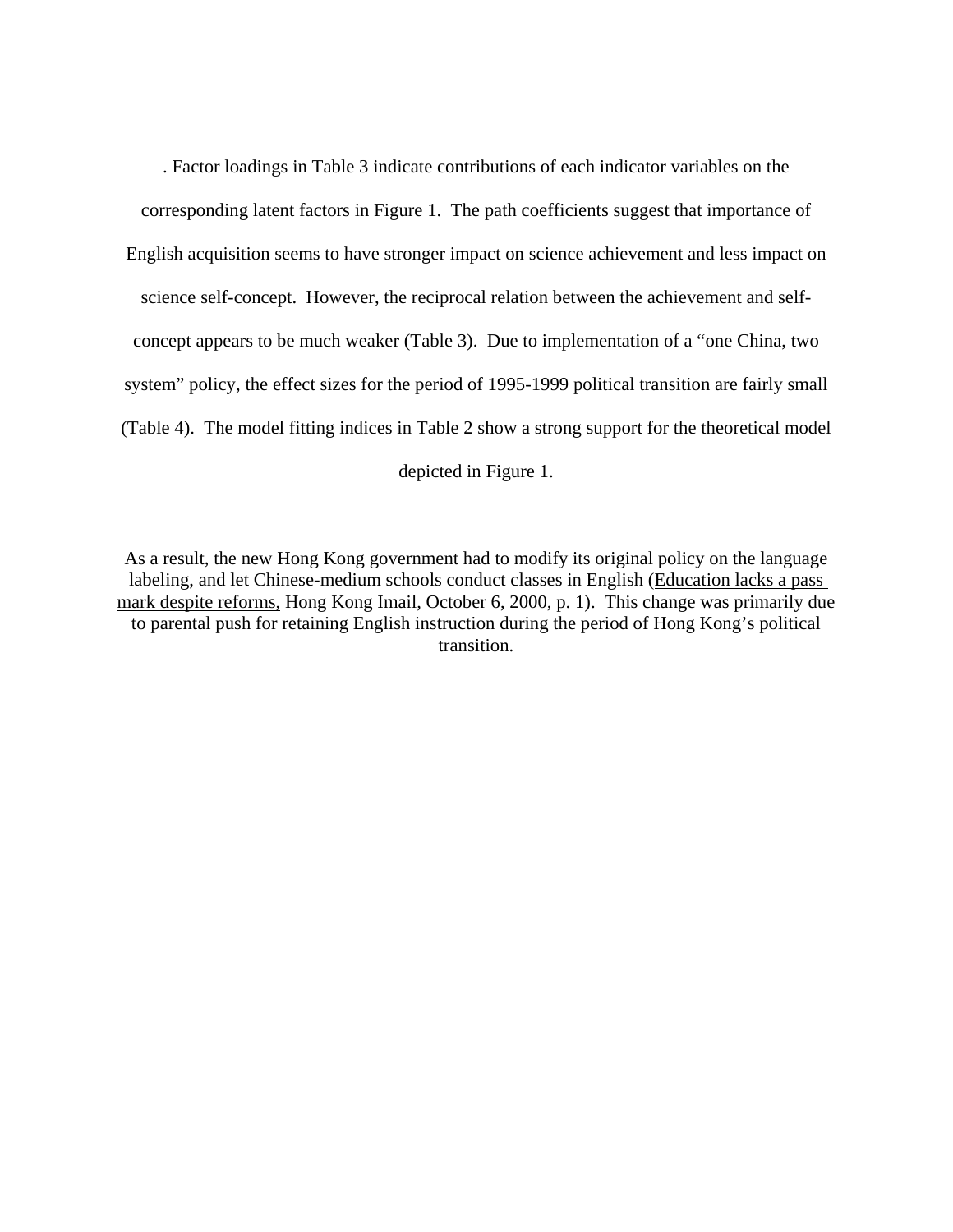### **References**

- American Association for Advancement of Science (1990). Science for all Americans. New York: Oxford University Press.
- Beaton, A., Martin, M., Mullis, I., Gonzalez, E., Smith, T., & Kelly, D. (1996). Science achievement in the middle school years. Chestnut Hill, MA: Boston College.

Bollen, K. A. (1989). Structural equations with latent variables. New York: Wiley.

Bray, M. (1997). Education and colonial transition: The Hong Kong experience in comparative perspective. Comparative Education, 33 (2), 157-169.

Cooley, C. H. (1902). Human nature and the social order. New York: Scribner.

- Evans, S. (2000). Hong Kong's new English language policy in education. World Englishes, 19 (2), 185-204.
- Evans, S. (2002). The medium of instruction in Hong Kong: Policy and practice in the new English and Chinese streams. Research Papers in Education, 17 (1), 97-120.
- Goleman, D. (1995). Emotional intelligence. New York: Bantam.
- Gonzalez, E. J., & Smith, T. A. (1997). Users guide for the TIMSS international database. Chestnut Hill, MA: TIMSS International Study Center.
- Hamachek, D. (2000). Dynamics of self-understanding and self-knowledge: Acquisition, advantages, and relation to emotional intelligence. Journal of Humanistic Counseling, Education and Development, 38 (4), 230-242.
- Hau, K. T., Kong, C. K., Marsh, H. W., & Cheng, Z. J. (2000, April). Extension of the internal/external frame of reference model of self-concept formation: Importance of native and nonnative languages for Chinese students. Paper presented at the annual meeting of American Educational Research Association, New Orleans, LA.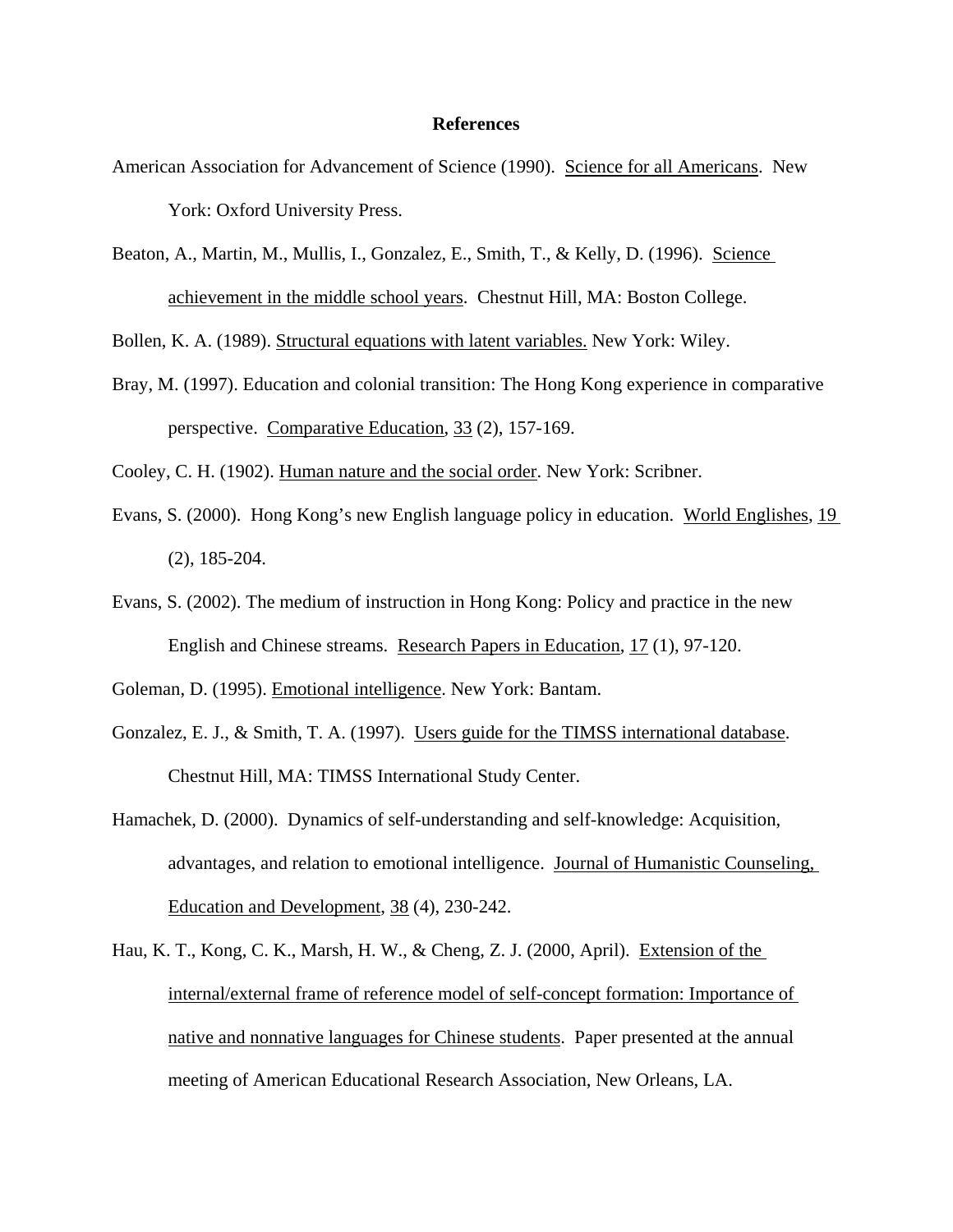Henson, R. K. & Smith, A. D. (2000). State of the art in statistical significance and effect size reporting: A review of the APA task force report and current trends. Journal of Research and Development in Education, 33 (4), 285-296.

James, W. (1890). Principles of psychology (Vol. 1). New York: Holt.

Joreskog, K. G., & Sorbom, D. (1981). Analysis of linear structural relations by the method of maximum likelihood. Chicago, IL: International Educational Services.

Kifer, E. A. (2002). Students' attitudes and perceptions. In D. F. Robataille & A. E. Beaton (Eds.), Secondary Analysis of the TIMSS Results: A Synthesis of Current Research. Boston, MA: Kluwer Academic Publishers.

- Marsh, H. W., Balla, J. R., & McDonald, R. P. (1988). Goodness-of-fit indexes in confirmatory factor analysis: The effect of sample size. Psychological Bulletin, 103, 391-410.
- Marsh, H. W., Byrne, B. M., & Yeung, A. S. (1999). Causal ordering of academic self-concept and achievement: Reanalysis of a pioneering study and revised recommendations. Educational Psycholigist, 34 (3) 155-167.
- Marsh, H. W., Hau, K. T., & Kong, C. K. (2002). Multilevel causal ording of academic selfconcept and achievement: Influence of language of instruction (English compared with Chinese) for Hong Kong students. American Educational Research Journal, 39 (3), 727- 763.
- McClelland, D. C. (1993). Intelligence is not the best predictor of job performance. Current Directions in Psychological Science, 2, 5-6.

Mead, G. H. (1934). Mind, self, and society. Chicago: University of Chicago Press.

Schumacker, R. E. & Lomax, R. G. (1996). A beginner's guide to structural equation modeling.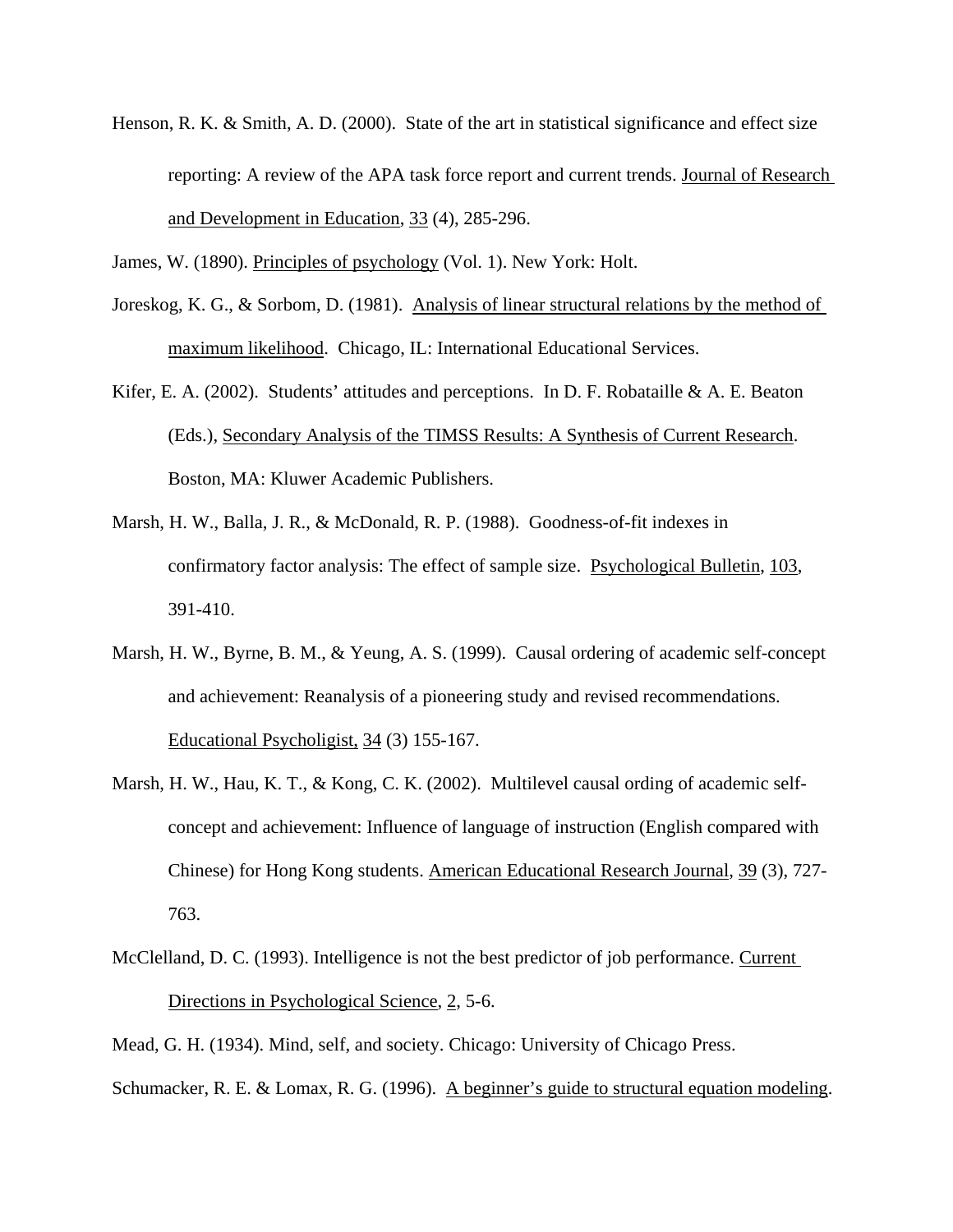Mahwah, NJ: Lawrence Erlbaum.

- Shavelson, R. J., Hubner, J. J., & Stanton, G. C. (1976). Self-concept: Validation of construct interpretations. Review of Educational Research, 46, 407-441.
- Sternberg, R. J., & Wagner, R. K. (1993). The g-eocentric view of intelligence and job performance is wrong. Current Directions in Psychological Science, 2, 1-5.
- Tao, P. K. (1994). Comprehension of non-technical words in science: The case of students using a 'foreign' language as the medium of instruction. Research in Science Education, 24, 322-330.
- Thompson, B. (1998). Statistical significance and effect size reporting: Portrait of a possible future. Research in the Schools, 5 (2), 33-38
- Wilkins, J. L. M. (2003, April). The relationship between mathematics and science self-concept and related achievement: An international investigation. Paper presented at the annual meeting of the American Educational Research Association, Chicago, IL.
- Wilkins, J. L. M., Zembylas, M., & Travers, K. J. (2002). Investigating correlates of mathematics and science literacy in the final year of secondary school. In D. F. Robataille & A. E. Beaton (Eds.), Secondary Analysis of the TIMSS Results: A Synthesis of Current Research. Boston, MA: Kluwer Academic Publishers.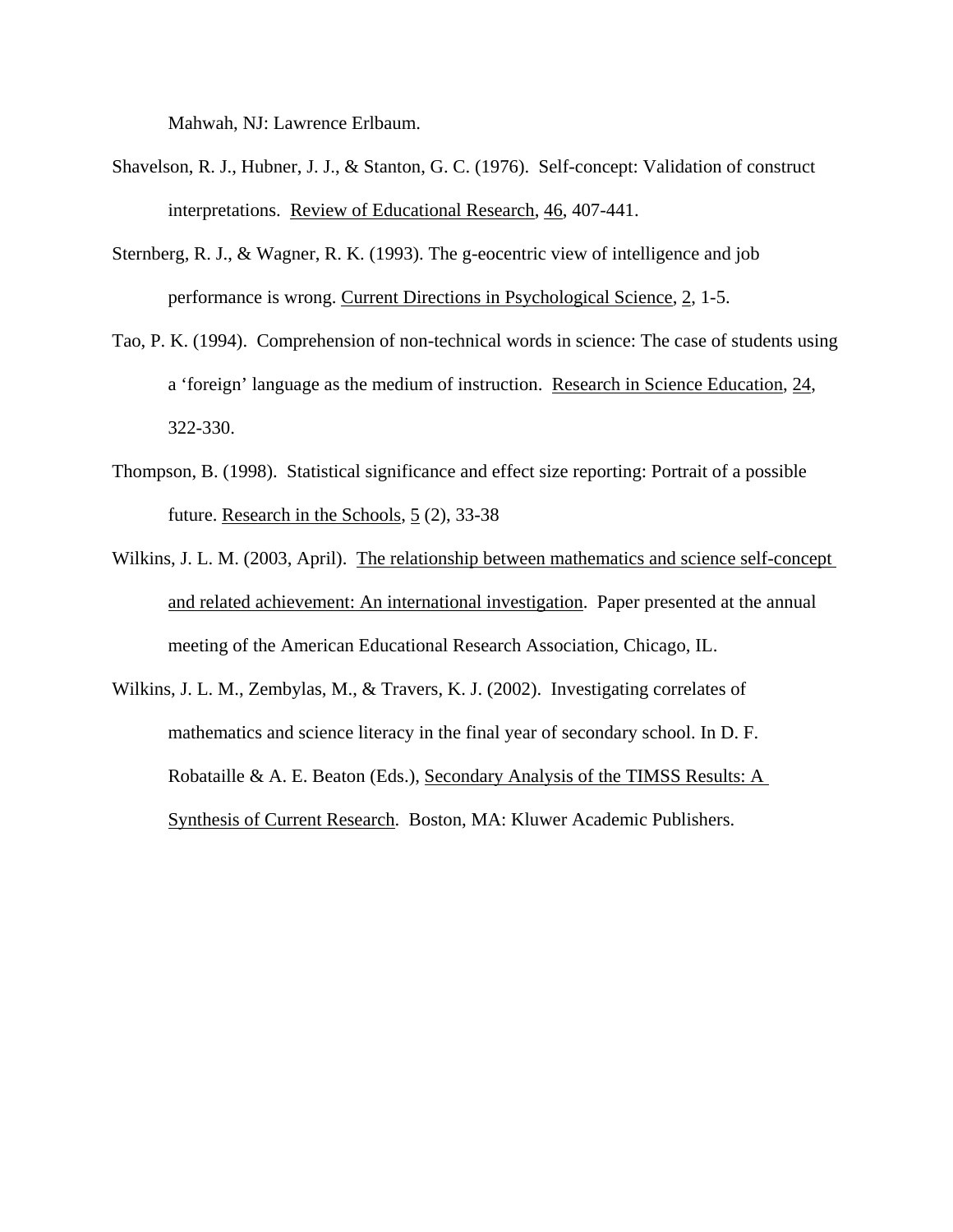| PS1  | PS <sub>2</sub> | PS <sub>3</sub> | PS4  | PS <sub>5</sub> | Mean |
|------|-----------------|-----------------|------|-----------------|------|
| .027 | .029            | .028            | .029 | .028            | .028 |
| .049 | .044            | .049            | .047 | .040            | .045 |
|      |                 |                 |      |                 |      |

Ratio of variances in science plausible scores (PS) distributed at school and student levels<sup>[1]</sup>

[1] The ratio is computed by dividing the partitioned score variance at the school level over the corresponding variances at the student level.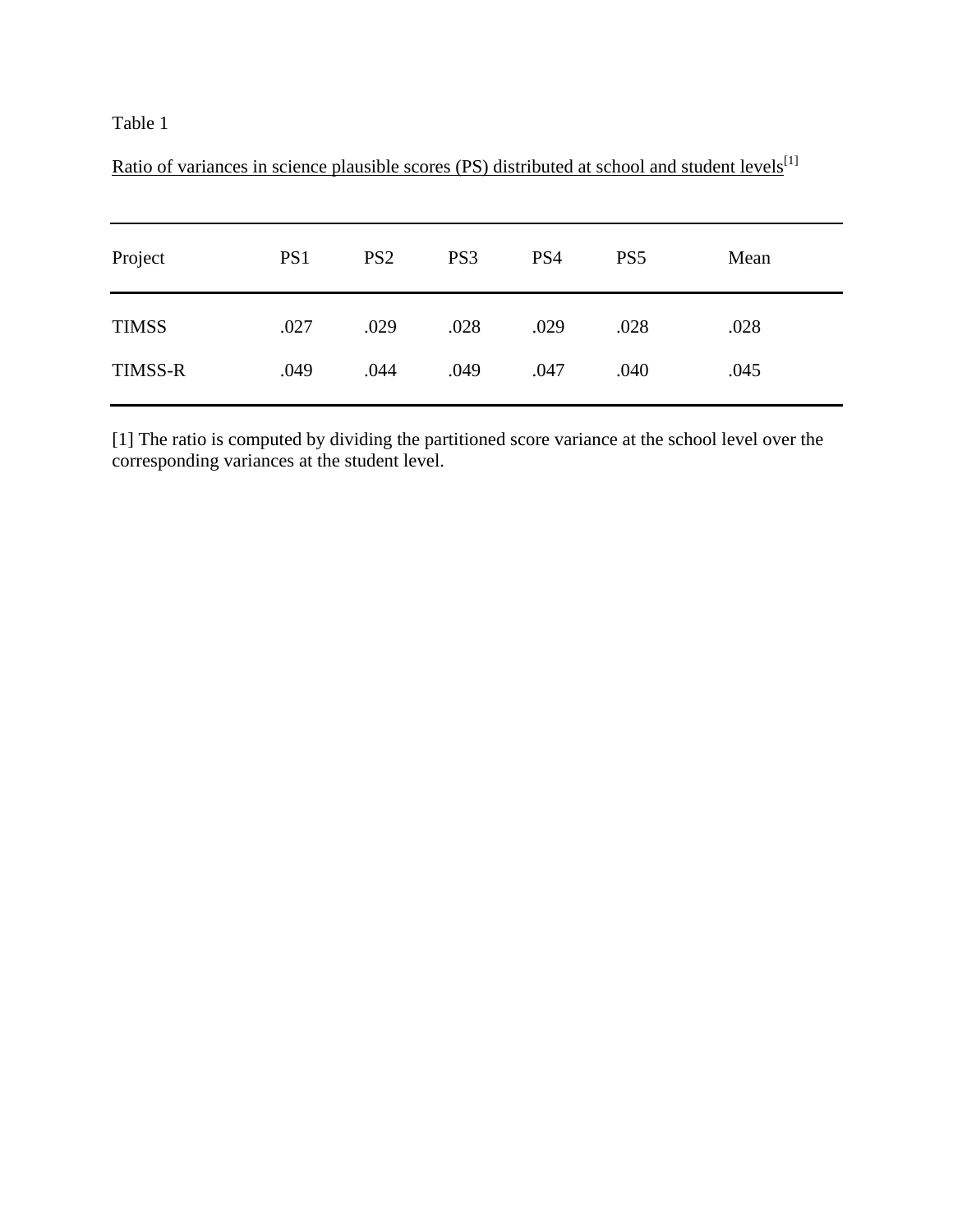# Model fitting indices for the TIMSS and TIMSS-R databases

|            | <b>TIMSS Sample</b> | <b>TIMSS-R Sample</b> |
|------------|---------------------|-----------------------|
| <b>RMR</b> | 0.07                | 0.07                  |
| <b>GFI</b> | 0.99                | 0.98                  |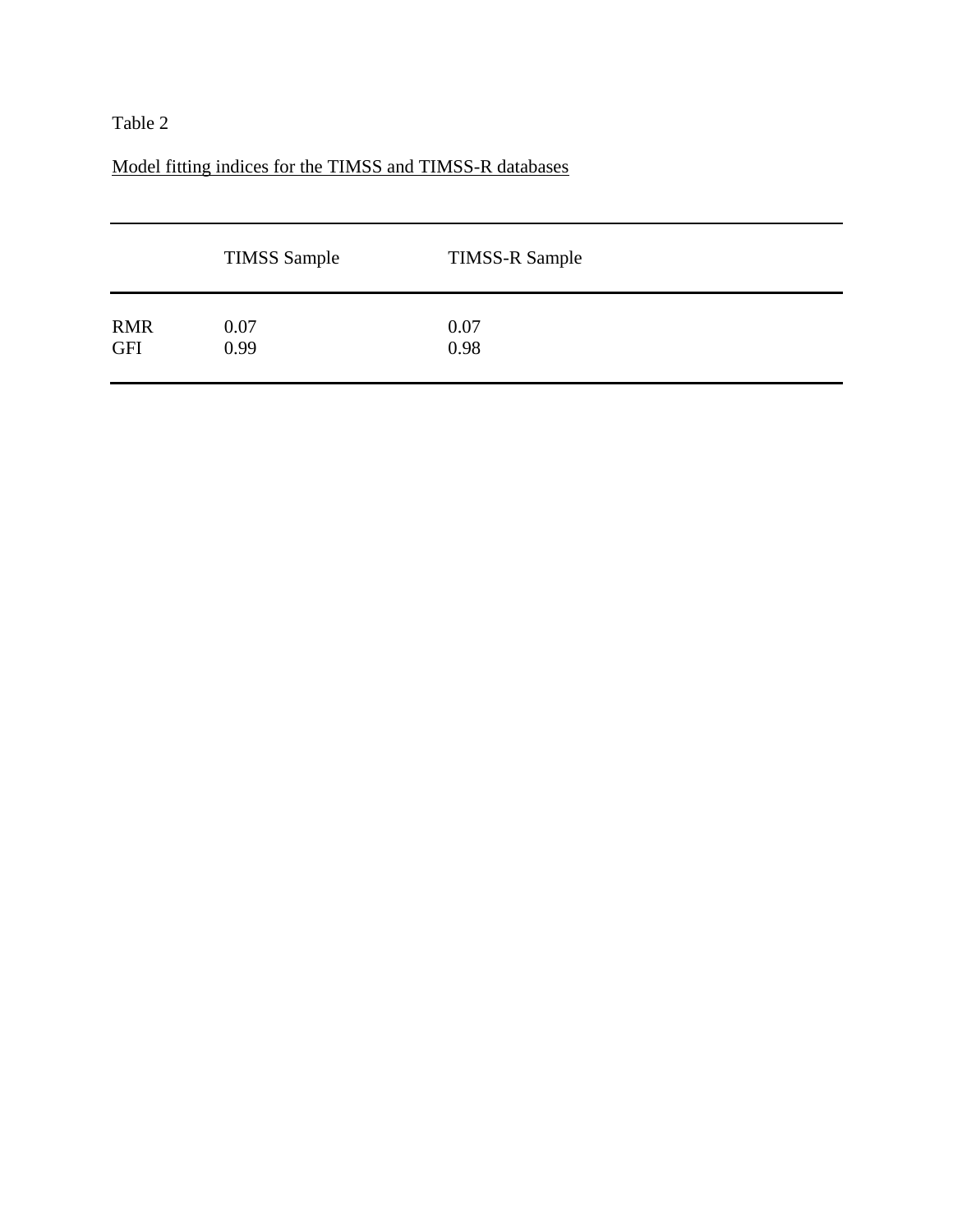Parameter estimates for the reciprocal model using the TIMSS and TIMSS-R databases

| Estimates                  | <b>TIMSS</b> | TIMSS-R  |  |
|----------------------------|--------------|----------|--|
| <b>Factor Loadings</b>     |              |          |  |
| $\lambda_{y1}$             | 0.93         | 0.85     |  |
| $\lambda_{y2}$             | 0.93         | 0.87     |  |
| $\lambda$ <sub>y3</sub>    | 0.93         | 0.87     |  |
| $\lambda$ <sub>y4</sub>    | 0.93         | 0.87     |  |
| $\lambda$ <sub>y5</sub>    | 0.93         | 0.87     |  |
| $\lambda$ <sub>y6</sub>    | 0.47         | 0.61     |  |
| $\lambda$ <sub>y7</sub>    | 0.59         | 0.59     |  |
| $\lambda_{\rm x1}$         | 0.65         | 0.61     |  |
| $\lambda_{x2}$             | 0.61         | 0.63     |  |
| $\lambda_{\rm x3}$         | 0.76         | 0.84     |  |
| <b>Reciprocal Relation</b> |              |          |  |
| $\beta$                    | $0.07\,$     | $0.07\,$ |  |
| <b>Path Coefficients</b>   |              |          |  |
| $\gamma_1$                 | 0.29         | 0.28     |  |
| $\gamma_2$                 | 0.25         | 0.24     |  |
|                            |              |          |  |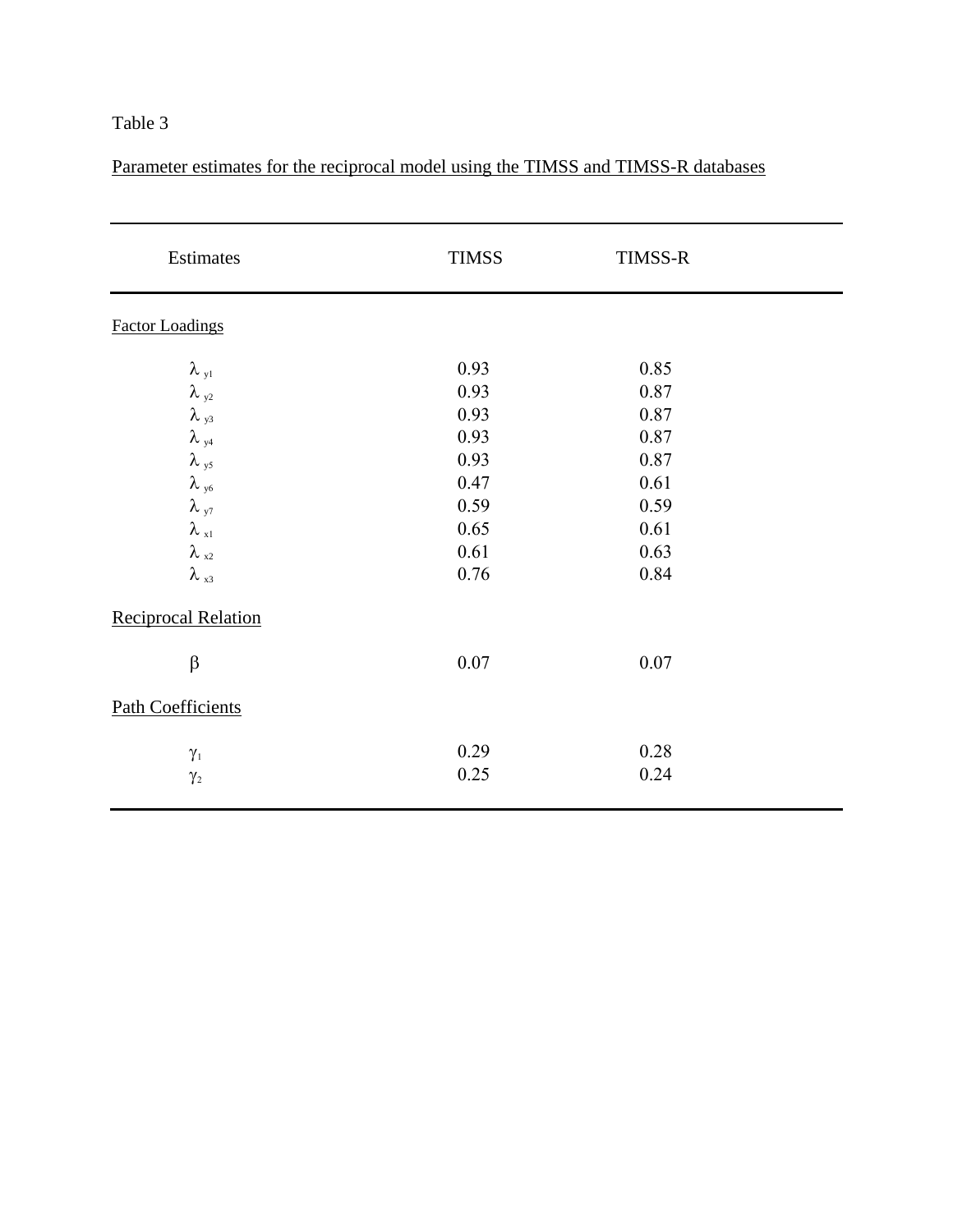# Effect sizes of the structural relations from the period of Hong Kong's political transition

| <b>Structural Parameter</b> |   | $\gamma_1$ | $\gamma_2$ |  |
|-----------------------------|---|------------|------------|--|
| <b>Effect Size</b>          | 0 | 0.01       | 0.01       |  |